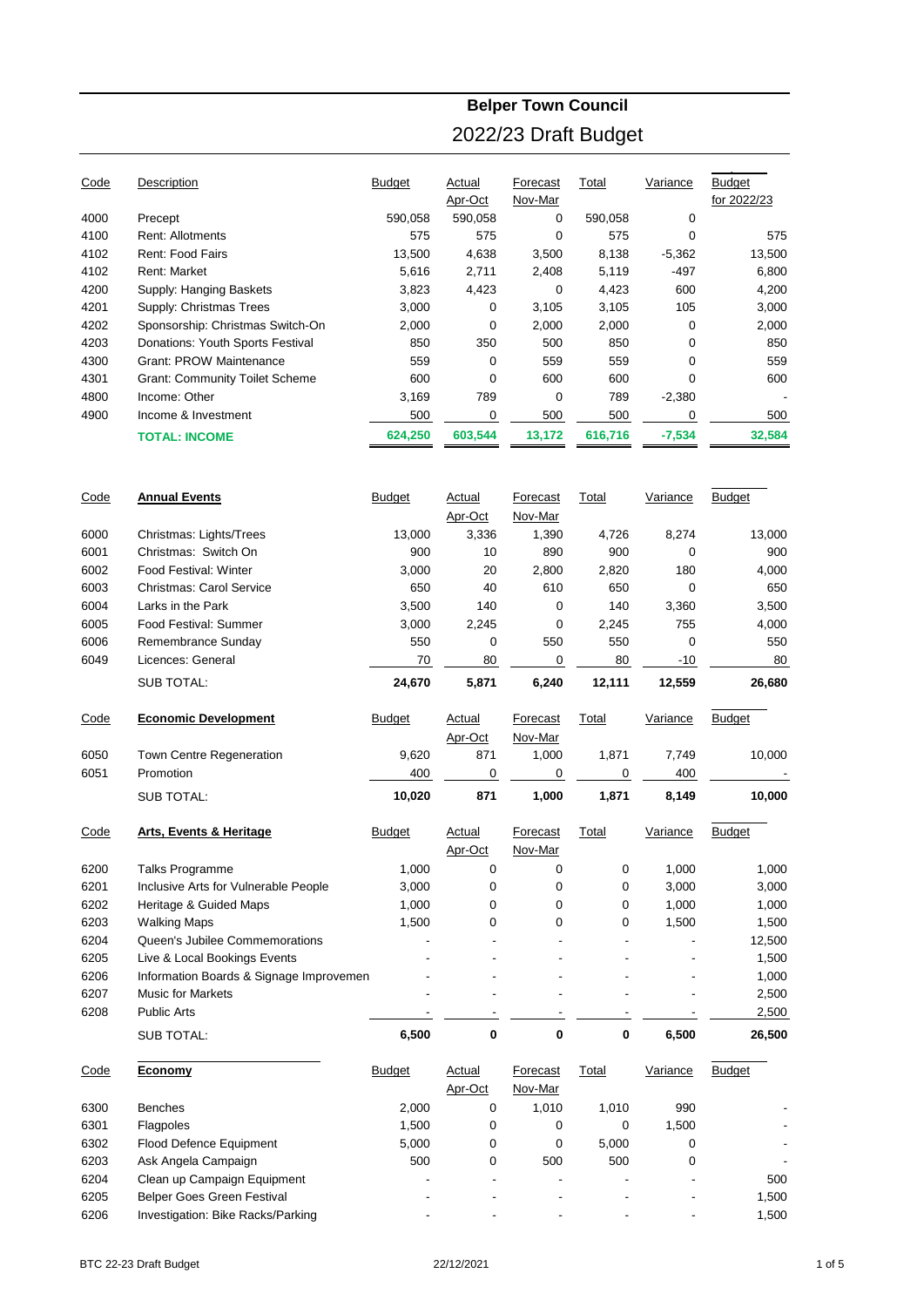#### **Belper Town Council**

# 2022/23 Draft Budget

| 6207         | <b>Award Nominations Scheme</b>                                  |                |                   |                          |           |              | 500            |
|--------------|------------------------------------------------------------------|----------------|-------------------|--------------------------|-----------|--------------|----------------|
| 6208         | <b>Allotment /Community Gardens</b>                              |                |                   |                          |           |              | 500            |
| 6209         | Redeployable CCTV/Acoustic Cameras                               |                |                   |                          |           |              | 7,500          |
| 6210         | <b>Street Furniture</b>                                          |                |                   |                          |           |              | 3,000          |
|              | <b>SUB TOTAL:</b>                                                | 9,000          | 0                 | 1,510                    | 6,510     | 2,490        | 15,000         |
| <u>Code</u>  | <b>Youth Committee</b>                                           | <b>Budget</b>  | Actual            | Forecast                 | Total     | Variance     | <b>Budget</b>  |
|              |                                                                  |                | Apr-Oct           | Nov-Mar                  |           |              |                |
| 6400         | <b>Youth Committee</b>                                           | 5,000          | 3,019             | 1,981                    | 5,000     | $\mathbf 0$  | 5,000          |
| 6401         | <b>DBS Checks</b>                                                | 300            | 191               | 109                      | 300       | 0            | 600            |
| 6402         | Civic Badge Award (Scouts, Guides, etc)                          |                |                   | $\overline{\phantom{a}}$ |           |              | 1,000          |
|              | <b>SUB TOTAL:</b>                                                | 5,300          | 3,210             | 2,090                    | 5,300     | $\mathbf 0$  | 6,600          |
| Code         | <u>Floral Displays</u>                                           | <b>Budget</b>  | Actual            | Forecast                 | Total     | Variance     | <b>Budget</b>  |
|              |                                                                  |                | Apr-Oct           | Nov-Mar                  |           |              |                |
| 6500         | Compost, etc                                                     | 1,200          | 718               | 0                        | 718       | 482          | 1,200          |
| 6501         | Planters, baskets, etc                                           | 500            | 216               | 110                      | 326       | 174          | 500            |
| 6502         | Plants                                                           | 13,000         | 12,285            | 0                        | 12,285    | 715          | 13,000         |
| 6503         | Standpipe, Water                                                 |                |                   |                          |           |              | 1,500          |
| 6599         | Floral: Contingency                                              | 3,000          | 1,261             | 110                      | 1,371     | 1,629        | 1,500          |
|              | <b>SUB TOTAL:</b>                                                | 17,700         | 14,480            | 220                      | 14,700    | 3,000        | 17,700         |
| Code         | <b>Staff Expenditure</b>                                         | <b>Budget</b>  | Actual<br>Apr-Oct | Forecast<br>Nov-Mar      | Total     | Variance     | <b>Budget</b>  |
| 7000         | Salaries (inc Employer's NI/Pension Contrit<br>& Staff Overtime) | 215,070        | 129,585           | 87,346                   | 216,931   | $-1,861$     | 237,901        |
| 7003         | Training & Development                                           | 4,750          | 510               | 4,240                    | 4,750     | 0            | 4,750          |
| 7004         | <b>PPE</b>                                                       | 559            | 330               | 229                      | 559       | 0            | 600            |
| 7005         | <b>Recruitment Advertising</b>                                   | 1,480          | 1,854             | 0                        | 1,854     | -374         | 500            |
|              | SUB TOTAL:                                                       | 221,859        | 132,279           | 91,815                   | 224,094   | $-2,235$     | 243,751        |
| <u>Code</u>  | <b>Operating Costs</b>                                           | <b>Budget</b>  | Actual            | Forecast                 | Total     | Variance     | <b>Budget</b>  |
|              |                                                                  |                | <u>Apr-Oct</u>    | Nov-Mar                  |           |              |                |
| 7030         | Landline, Broadband                                              | 1,500          | 675               | 482                      | 1,157     | 343          | 1,500          |
| 7031         | Mobiles                                                          | 810            | 148               | 106                      | 254       | 556          | 500            |
| 7032         | Print, Post and Stationery                                       | 2,500<br>1,000 | 746               | 533<br>208               | 1,279     | 1,221<br>501 | 1,800<br>1,000 |
| 7033<br>7034 | Office Equipment<br>Data Protection                              | 35             | 291<br>0          | 35                       | 499<br>35 | $\mathbf 0$  | 35             |
| 7035         | Software Licences                                                | 2,213          | 1,920             | 1,347                    | 3,267     | $-1,054$     | 3,500          |
| 7036         | IT Support (Change to IT Maintenance/Sup                         | 1,500          | 295               | 1,200                    | 1,495     | 5            | 1,800          |
| 7037         | Website                                                          | 2,000          | 460               |                          | 460       | 1,540        | 2,000          |
| 7037A        | Website                                                          |                |                   | $\overline{\phantom{a}}$ |           |              | 5,000          |
| 7038         | Subscriptions                                                    | 2,500          | 1,733             | 0                        | 1,733     | 767          | 3,000          |
| 7039         | Newsletter                                                       | 5,000          | 0                 | 0                        | 0         | 5,000        | 0              |
| 7055         | Insurance                                                        | 3,500          | 0                 | 4,000                    | 4,000     | $-500$       | 4,500          |
| 7060         | Audit                                                            | 500            | 1,100             | $-600$                   | 500       | 0            | 1,400          |
| 7065         | <b>Bank Charges</b>                                              | 300            | 138               | 99                       | 237       | 63           | 300            |
| 7070         | <b>Professional Fees</b>                                         | 550            | 550               | 0                        | 550       | $\pmb{0}$    | 3,000          |
| 7080         | <b>Councillor Training</b>                                       | 500            | 150               |                          | 150       | 350          | 1,000          |
| 7081         | Health & Safety                                                  |                |                   |                          |           |              | 10,000         |
| 7082         | <b>Bye-Elections</b>                                             | 0              | 25,184            | 12,592                   | 37,776    | $-37,776$    | 0              |
| 7083         | Room Hire                                                        | 0              | 0                 | 0                        | 0         | $\mathbf 0$  | 600            |
| 7099         | OP Contingency                                                   | 2,011          | 1,811             | 623                      | 2,434     | $-423$       | 2,500          |
|              | <b>SUB TOTAL:</b>                                                | 26,419         | 35,201            | 20,624                   | 55,825    | $-29,406$    | 43,435         |

| Code | <b>Environment/Services</b> | Budaet | Actual | Forecast | ™otal | Variance | Budaet |
|------|-----------------------------|--------|--------|----------|-------|----------|--------|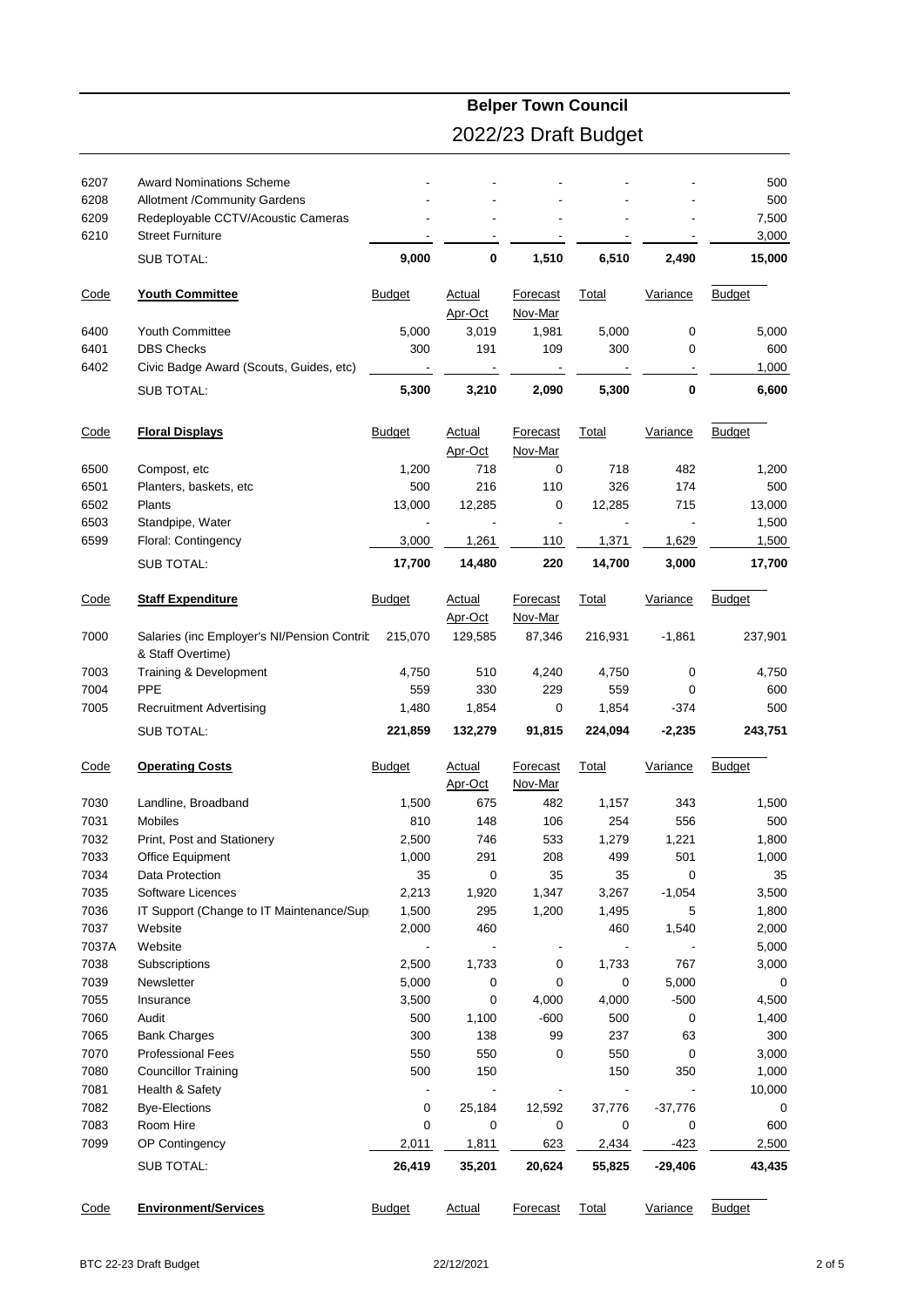#### 2022/23 Draft Budget Apr-Oct Nov-Mar 7100 Waste Disposal 2,349 1,666 1,190 2,856 -507 3,000 7101 Grit and Bins 1,300 1,300 0 1,300 0 1,300 7102 Dog Bags 1,700 1,014 0 1,014 686 1,500 7103 Equipment/Consumables 1,000 450 550 1,000 0 1,000 7120 Repairs and Maintenance: Equipment 1,953 674 1,279 1,953 0 2,000 7125 Repairs & Maintenance: General 378 152 226 378 0 500 7130 Maintenance: Defibrillator 400 905 200 1,105 -705 400 7135 Maintenance: Jubilee Clock 250 0 250 250 0 250 7140 Noticeboards 75 0 0 0 75 0 7150 Tree Survey 350 0 0 0 350 0 7155 Urban Initiative 1,125 0 0 0 1,125 0 7199 ES Contingency 20 20 329 0 0 0 0 329 1,000 SUB TOTAL: **11,209 6,161 3,695 9,856 1,353 10,950**

**Belper Town Council**

| Code | <b>The Chapel</b>                 | <b>Budget</b> | Actual   | Forecast | Total  | Variance | <b>Budget</b> |
|------|-----------------------------------|---------------|----------|----------|--------|----------|---------------|
|      |                                   |               | Apr-Oct  | Nov-Mar  |        |          |               |
| 7200 | Chapel: Alarm System              | 1.000         | 0        | 1.000    | 1.000  | 0        | 1,000         |
| 7201 | <b>Chapel: Cleaning Materials</b> | 150           | 30       | 21       | 51     | 99       | 150           |
| 7202 | Chapel: Electricity               | 14.000        | $-6,305$ | 5,833    | $-472$ | 14.472   | 14,000        |
| 7203 | Chapel: NNDR                      | 4.800         | 2,621    | 1,872    | 4,493  | 307      | 4,600         |
| 7204 | Chapel: Water                     | 300           | $-212$   | 265      | 52     | 248      | 450           |
| 7205 | Chapel: Car Park Lease            | 7.000         | 259      | 7.000    | 7.259  | $-259$   | 7,100         |
| 7206 | <b>Chapel: Cleaning Contract</b>  |               |          |          |        |          | 3,120         |
| 7207 | Chapel: Contingency               |               |          |          |        |          | 500           |
|      | SUB TOTAL:                        | 27.250        | $-3.608$ | 15.991   | 12.383 | 14.867   | 30.920        |

| Code | <b>Market Place</b>              | <b>Budget</b> | Actual<br>Apr-Oct | Forecast<br>Nov-Mar | Total | Variance | <b>Budget</b> |
|------|----------------------------------|---------------|-------------------|---------------------|-------|----------|---------------|
| 7300 | <b>Market Place: Electricity</b> | 250           | 52                | 250                 | 302   | -52      | 350           |
| 7301 | Market Place: NNDR               | 700           | 438               | 313                 | 751   | $-51$    | 765           |
| 7302 | Market Place: Market Stalls      | 3.800         | 3.600             | 1.500               | 5.100 | $-1.300$ | 5,100         |
| 7399 | Market Place: Contingency        | 200           |                   |                     |       | 200      | 200           |
|      | SUB TOTAL:                       | 4.950         | 4.090             | 2.063               | 6.153 | $-1.203$ | 6,415         |

| Code | <b>Memorial Gardens</b>              | <b>Budget</b> | Actual<br>Apr-Oct | Forecast<br>Nov-Mar | Total | Variance | <b>Budget</b> |  |
|------|--------------------------------------|---------------|-------------------|---------------------|-------|----------|---------------|--|
| 7400 | <b>Memorial Gardens: Electricity</b> | 550           | $-23$             | 225                 | 202   | 348      | 550           |  |
| 7401 | <b>Memorial Gardens: Planting</b>    | 339           | 0                 | 0                   | 0     | 339      | 339           |  |
| 7403 | Memorial Gardens: Green Flag Award   |               |                   |                     |       |          | 350           |  |
| 7404 | <b>Memorial Gardens: Contingency</b> | 400           | 421               | 800                 | 1.221 | $-821$   | 400           |  |
|      | SUB TOTAL:                           | 1.289         | 398               | 1.025               | 1.423 | $-134$   | 1.639         |  |

| Code  | <b>Strutt Street Toilets</b>                  | <b>Budget</b> | Actual<br>Apr-Oct | Forecast<br>Nov-Mar | Total | Variance | <b>Budget</b> |
|-------|-----------------------------------------------|---------------|-------------------|---------------------|-------|----------|---------------|
| 7501  | Strutt Street Toilets: Utilities (See Below)  | 1.708         | 2.190             | 1.564               | 3.754 | $-2,046$ | $\mathbf 0$   |
| 7501A | <b>Strutt Street Toilets: Electricity</b>     |               |                   |                     |       |          | 2,600         |
| 7502A | <b>Strutt Street Toilets: Water</b>           |               |                   |                     |       |          | 1,800         |
| 7502  | <b>Strutt Street Toilets: NNDR</b>            | 1.000         | 0                 | 0                   | 0     | 1,000    | 0             |
| 7503  | <b>Strutt Street Toilets: Toilet Facility</b> | 0             | $\Omega$          | 0                   | 0     | 0        | $\Omega$      |
| 7504  | <b>Strutt Street Toilets: Contingency</b>     |               |                   |                     |       |          | 500           |
|       | SUB TOTAL:                                    | 2.708         | 2.190             | 1.564               | 3.754 | $-1.046$ | 4,900         |
| Code  | <b>The Coppice</b>                            | <b>Budget</b> | Actual            | Forecast<br>Nov-Mar | Total | Variance | <b>Budget</b> |
| 7503  | The Coppice: Alarm System                     | 650           | Apr-Oct<br>0      | 650                 | 650   | 0        | 650           |
|       |                                               |               |                   |                     |       |          |               |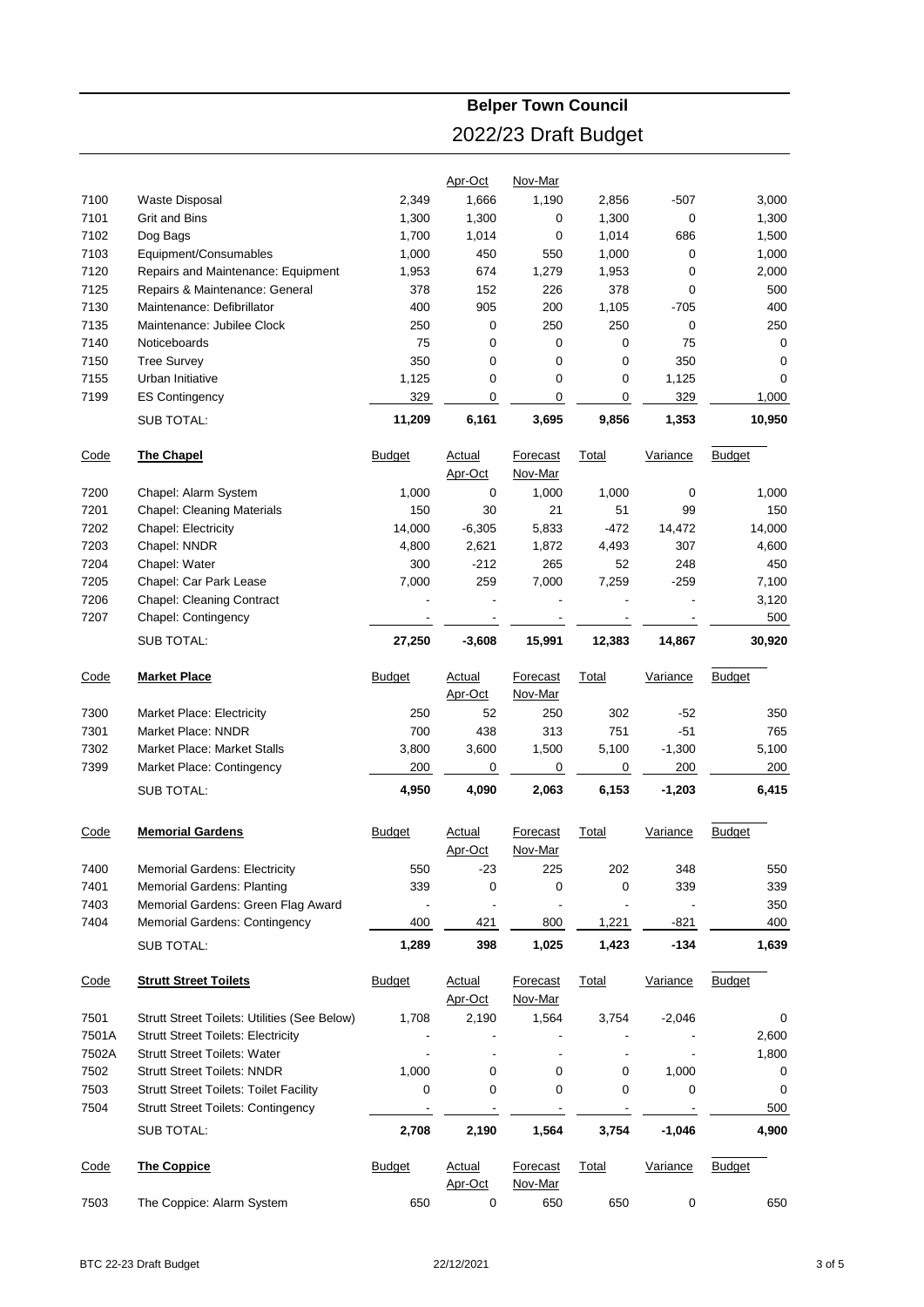|              |                                                               |                          |                          | 2022/23 Draft Budget     |                |                          |               |
|--------------|---------------------------------------------------------------|--------------------------|--------------------------|--------------------------|----------------|--------------------------|---------------|
| 7504         | The Coppice: Electricity                                      | 1,000                    | 98                       | 416                      | 514            | 486                      | 1,000         |
| 7505         | The Coppice: Water                                            | 250                      | 107                      | 143                      | 250            | 0                        | 250           |
| 7506         | The Coppice: NNDR                                             | 23,552                   | 13,389                   | 9,565                    | 22,954         | 598                      | 23,390        |
| 7506         | The Coppice: NNDR (Pre Apr 21)                                | 24,000                   | 14,000                   | 10,000                   | 24,000         | 0                        | 24,000        |
| 7599         | The Coppice: Contingency                                      | 1,500                    | 0                        | 500                      | 500            | 1,000                    | 1,500         |
|              | SUB TOTAL: THE COPPICE                                        | 50,952                   | 27.594                   | 21,274                   | 48,868         | 2,084                    | 50,790        |
|              |                                                               |                          |                          |                          |                |                          |               |
| <u>Code</u>  | <b>Allotments</b>                                             | <b>Budget</b>            | <b>Actual</b><br>Apr-Oct | Forecast<br>Nov-Mar      | <u>Total</u>   | <u>Variance</u>          | <b>Budget</b> |
| 7600         | Allotments: Lease                                             | 210                      | 210                      | 0                        | 210            | 0                        | 210           |
| 7601         | Allotments: Maintenance                                       | 200                      | 33                       | 167                      | 200            | 0                        | 200           |
| 7602         | Allotments: Water                                             | 250                      | 311                      | 65                       | 376            | $-126$                   | 685           |
|              | <b>SUB TOTAL: ALLOTMENTS</b>                                  | 660                      | 554                      | 232                      | 786            | $-126$                   | 1,095         |
| <u>Code</u>  | <b>Vehicles</b>                                               | <b>Budget</b>            | Actual<br>Apr-Oct        | Forecast<br>Nov-Mar      | Total          | Variance                 | <b>Budget</b> |
|              | Vehicles: Fuel                                                |                          |                          |                          |                |                          |               |
| 7700         |                                                               | 1,154                    | 582                      | 416                      | 998            | 156                      | 1,200         |
| 7701         | Vehicles: Repairs, Maintenance & Tracker                      | 1,528                    | 574                      | 410                      | 984            | 544                      | 1,528         |
| 7702<br>7703 | <b>Vehicles: Road Fund Licence</b><br><b>Vehicles: Rental</b> | 300                      | 275                      | 25<br>٠                  | 300            | 0                        | 300<br>3,000  |
| 7799         | Vehicles: Contingency                                         | 4,000                    | 1,376                    | 1,376                    | 2,752          | 1,248                    | 1,000         |
|              | <b>SUB TOTAL: VEHICLES</b>                                    | 6,982                    | 2,807                    | 2,227                    | 5,034          | 1,948                    | 7,028         |
|              |                                                               |                          |                          |                          |                |                          |               |
| <u>Code</u>  | <b>Grants</b>                                                 | <b>Budget</b>            | <b>Actual</b><br>Apr-Oct | Forecast<br>Nov-Mar      | Total          | Variance                 | <b>Budget</b> |
| 7800         | SLA: Accessible Belper                                        | 520                      | 520                      | 0                        | 520            | 0                        |               |
| 7801         | SLA: AV Community Transport                                   | 2,550                    | 2,550                    | 0                        | 2,550          | 0                        | 2,550         |
| 7801A        | SLA: AV Community Transport                                   |                          |                          | $\overline{\phantom{a}}$ |                |                          | 6,000         |
| 7802         | SLA: Belper Early Years                                       | 1,777                    | 1,777                    | 0                        | 1,777          | 0                        | 1,964         |
| 7803         | SLA: Belper North Mill Trust                                  | 11,132                   | 11,132                   | 0                        | 11,132         | 0                        | 11,355        |
| 7804         | SLA: Valley CIDS                                              | 10,976                   | 5,466                    | 5,511                    | 10,976         | 0                        | 11,068        |
| 7804A        | SLA: Valley CIDS Additional Support                           | $\overline{\phantom{a}}$ | $\overline{\phantom{a}}$ | $\overline{\phantom{a}}$ | $\blacksquare$ | $\overline{\phantom{a}}$ | 5,488         |
| 7805         | <b>SLA: Citizens Advice Bureau</b>                            | 10,317                   | 10,317                   | 0                        | 10,317         | 0                        | 10,317        |
| 7805A        | <b>SLA: Citizens Advice Bureau</b>                            |                          |                          |                          |                |                          | 5,484         |
| 7806         | SLA: Derbyshire Children's Holiday Home                       | 2,000                    | 0                        | 2,000                    | 2,000          | 0                        | 2,000         |
| 7807         | SLA: Derbyshire Unemployed Centre                             | 1,913                    | 0                        | 1,913                    | 1,913          | 0                        | 1,913         |
| 7808         | SLA: Fleet Arts                                               | 11,514                   | 11,514                   | 0                        | 11,514         | 0                        | 11,744        |
| 7809         | <b>SLA: Street Angels</b>                                     | 650                      | 650                      | 0                        | 650            | 0                        | 690           |
| 7810         | SLA: Belper Leisure Centre                                    |                          |                          |                          |                |                          | 10,000        |
| 7811         | SLA: Belper Youth Sports Festival                             |                          |                          |                          |                |                          | 15,000        |
| 7812         | 1625 Outreach                                                 |                          |                          |                          |                |                          | 5,000         |
| 7850         | One-Off Grants                                                | 20,000                   | 7,173                    | 12,827                   | 20,000         | 0                        | 20,000        |
| 7851         | One-Off Grants: Accessibility                                 |                          |                          |                          |                |                          | 5,000         |
|              | <b>SUB TOTAL:</b>                                             | 73,349                   | 51,099                   | 22,251                   | 73,349         | 0                        | 125,573       |
| <u>Code</u>  | <b>Mayor's Allowance</b>                                      | <b>Budget</b>            | Actual<br>Apr-Oct        | Forecast<br>Nov-Mar      | Total          | Variance                 | <b>Budget</b> |
| 7900         | <b>Civic Service</b>                                          | 1,275                    | $\pmb{0}$                | 275                      | 275            | 1,000                    | 1,275         |
| 7901         | Mayor's Allowance                                             | 2,216                    | 162                      | 2,054                    | 2,216          | $\pmb{0}$                | 2,216         |
|              | SUB TOTAL: MAYOR                                              | 3,491                    | 162                      | 2,329                    | 2,491          | 1,000                    | 3,491         |
|              |                                                               |                          |                          |                          |                |                          |               |
|              | <b>SUB TOTAL: EXPENDITURE</b>                                 | 504,308                  | 283,358                  | 196,149                  | 484,507        | 19,801                   | 632,467       |
| <u>Code</u>  | <b>Earmarked Reserves</b>                                     | <b>Budget</b>            | <u>Actual</u><br>Apr-Oct | Forecast<br>Nov-Mar      | <u>Total</u>   | Variance                 | <b>Budget</b> |
| 8000         | Railway Jitty Signage                                         | 5,000                    | 5,000                    | 0                        | 5,000          | 0                        |               |
|              |                                                               |                          |                          |                          |                |                          |               |

**Belper Town Council**